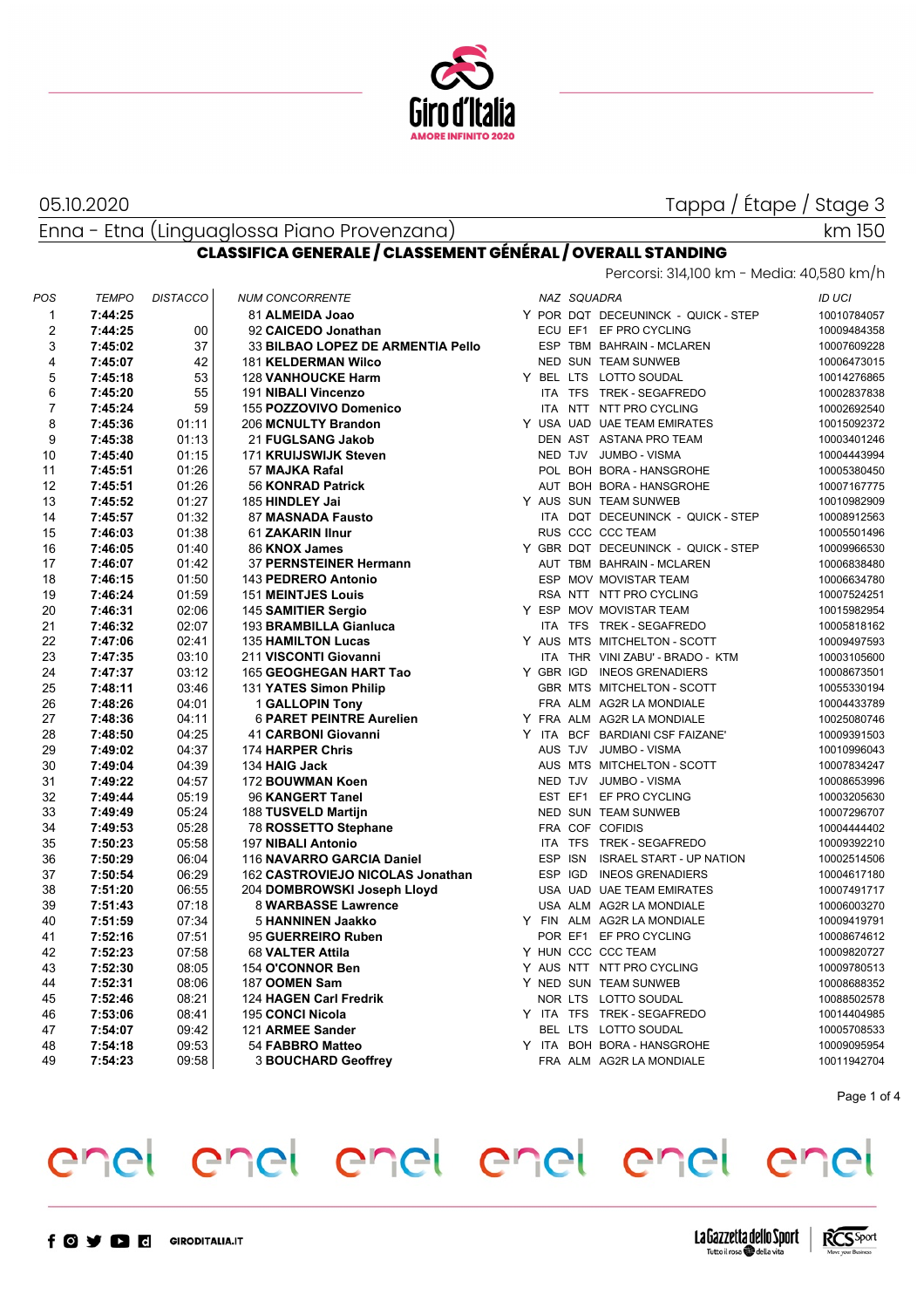

#### 05.10.2020

### Tappa / Étape / Stage 3

Enna - Etna (Linguaglossa Piano Provenzana)

km 150

### **CLASSIFICA GENERALE / CLASSEMENT GÉNÉRAL / OVERALL STANDING**

Percorsi: 314,100 km - Media: 40,580 km/h

| POS | <b>TEMPO</b> | <b>DISTACCO</b> | <b>NUM CONCORRENTE</b>          |  | NAZ SQUADRA |                                         | <b>ID UCI</b> |
|-----|--------------|-----------------|---------------------------------|--|-------------|-----------------------------------------|---------------|
| 50  | 7:54:51      | 10:26           | 102 FRANKINY Kilian             |  |             | SUI GFC GROUPAMA - FDJ                  | 10008672790   |
| 51  | 7:54:52      | 10:27           | 67 ROSSKOPF Joseph              |  |             | USA CCC CCC TEAM                        | 10006002967   |
| 52  | 7:55:01      | 10:36           | 153 GEBREIGZABHIER Amanuel      |  |             | ERI NTT NTT PRO CYCLING                 | 10009583883   |
| 53  | 7:55:42      | 11:17           | 161 THOMAS Geraint              |  |             | GBR IGD INEOS GRENADIERS                | 10003253221   |
| 54  | 7:56:05      | 11:40           | 88 SERRY Pieter                 |  |             | BEL DQT DECEUNINCK - QUICK - STEP       | 10007158580   |
| 55  | 7:56:18      | 11:53           | 84 HONORE Mikkel Frolich        |  |             | Y DEN DQT DECEUNINCK - QUICK - STEP     | 10009637033   |
| 56  | 7:56:23      | 11:58           | 196 MOSCA Jacopo                |  |             | ITA TFS TREK - SEGAFREDO                | 10007733914   |
| 57  | 7:56:34      | 12:09           | 58 POLJANSKI Pawel              |  |             | POL BOH BORA - HANSGROHE                | 10005866662   |
| 58  | 7:56:46      | 12:21           | 63 DE LA PARTE Victor           |  |             | ESP CCC CCC TEAM                        | 10007452816   |
| 59  | 7:56:48      | 12:23           | 75 HANSEN Jesper                |  |             | DEN COF COFIDIS                         | 10006828174   |
| 60  | 7:56:53      | 12:28           | 168 SWIFT Ben                   |  | GBR IGD     | <b>INEOS GRENADIERS</b>                 | 10004563327   |
| 61  | 7:57:11      | 12:46           | 27 RODRIGUEZ GARAICOECHEA Oscar |  |             | Y ESP AST ASTANA PRO TEAM               | 10011227631   |
| 62  | 7:57:12      | 12:47           | 65 KOCHETKOV Pavel              |  |             | RUS CCC CCC TEAM                        | 10003223414   |
| 63  | 7:57:12      | 12:47           | 217 WACKERMANN Luca             |  |             | ITA THR VINI ZABU' - BRADO - KTM        | 10006878795   |
| 64  | 7:57:28      | 13:03           | 148 VILLELLA Davide             |  |             | ITA MOV MOVISTAR TEAM                   | 10008700880   |
| 65  | 7:57:29      | 13:04           | <b>16 RAVANELLI Simone</b>      |  |             | Y ITA ANS ANDRONI GIOCATTOLI - SIDERMEC | 10010086970   |
| 66  | 7:57:58      | 13:33           | 176 PFINGSTEN Christoph         |  |             | GER TJV JUMBO - VISMA                   | 10003236043   |
| 67  | 7:58:04      | 13:39           | 2 BIDARD Francois               |  |             | FRA ALM AG2R LA MONDIALE                | 10009363817   |
| 68  | 7:58:32      | 14:07           | <b>194 CICCONE Giulio</b>       |  |             | ITA TFS TREK - SEGAFREDO                | 10009709175   |
| 69  | 7:59:27      | 15:02           | <b>4 GASTAUER Ben</b>           |  |             | LUX ALM AG2R LA MONDIALE                | 10003272015   |
| 70  | 7:59:39      | 15:14           | 173 FOSS Tobias S               |  |             | Y NOR TJV JUMBO - VISMA                 | 10011133661   |
| 71  | 7:59:45      | 15:20           | 203 CONTI Valerio               |  |             | ITA UAD UAE TEAM EMIRATES               | 10007518692   |
| 72  | 8:00:02      | 15:37           | <b>36 PADUN Mark</b>            |  |             | Y UKR TBM BAHRAIN - MCLAREN             | 10010096569   |
| 73  | 8:00:05      | 15:40           | 13 CEPEDA Jefferson             |  |             | Y ECU ANS ANDRONI GIOCATTOLI - SIDERMEC | 10016009832   |
| 74  | 8:00:06      | 15:41           | 142 CATALDO Dario               |  |             | ITA MOV MOVISTAR TEAM                   | 10003092765   |
| 75  | 8:00:11      | 15:46           | 144 RUBIO REYES Einer Augusto   |  |             | Y COL MOV MOVISTAR TEAM                 | 10057336175   |
| 76  | 8:00:21      | 15:56           | 201 ULISSI Diego                |  |             | ITA UAD UAE TEAM EMIRATES               | 10005467952   |
| 77  | 8:00:24      | 15:59           | 126 HOLMES Matthew              |  |             | GBR LTS LOTTO SOUDAL                    | 10007962973   |
| 78  | 8:00:35      | 16:10           | 24 FELLINE Fabio                |  |             | ITA AST ASTANA PRO TEAM                 | 10005982456   |
| 79  | 8:00:46      | 16:21           | 25 GREGAARD WILSLY Jonas        |  |             | Y DEN AST ASTANA PRO TEAM               | 10009765860   |
| 80  | 8:00:49      | 16:24           | <b>32 BATTAGLIN Enrico</b>      |  |             | ITA TBM BAHRAIN - MCLAREN               | 10005467447   |
| 81  | 8:01:10      | 16:45           | 137 HOWSON Damien               |  |             | AUS MTS MITCHELTON - SCOTT              | 10006720161   |
| 82  | 8:01:10      | 16:45           | 202 BJERG Mikkel                |  |             | Y DEN UAD UAE TEAM EMIRATES             | 10015825936   |
| 83  | 8:01:34      | 17:09           | 192 BERNARD Julien              |  |             | FRA TFS TREK - SEGAFREDO                | 10010034935   |
| 84  | 8:01:51      | 17:26           | 38 TRATNIK Jan                  |  |             | SLO TBM BAHRAIN - MCLAREN               | 10006486452   |
| 85  | 8:02:06      | 17:41           | 146 SEPULVEDA Eduardo           |  |             | ARG MOV MOVISTAR TEAM                   | 10006564860   |
| 86  | 8:02:36      | 18:11           | 198 WEENING Pieter              |  |             | NED TFS TREK - SEGAFREDO                | 10002204914   |
| 87  | 8:02:47      | 18:22           | 164 GANNA Filippo               |  |             | Y ITA IGD INEOS GRENADIERS              | 10009164056   |
| 88  | 8:03:27      | 19:02           | 156 SOBRERO Matteo              |  |             | Y ITA NTT NTT PRO CYCLING               | 10009976836   |
| 89  | 8:03:42      | 19:17           | 167 PUCCIO Salvatore            |  | ITA IGD     | <b>INEOS GRENADIERS</b>                 | 10005587887   |
| 90  | 8:03:55      | 19:30           | 18 RUMAC Josip                  |  |             | CRO ANS ANDRONI GIOCATTOLI - SIDERMEC   | 10007822729   |
| 91  | 8:04:25      | 20:00           | 183 HAGA Chad                   |  |             | USA SUN TEAM SUNWEB                     | 10007881333   |
| 92  | 8:04:34      | 20:09           | 93 CLARKE Simon                 |  |             | AUS EF1 EF PRO CYCLING                  | 10003032949   |
| 93  | 8:04:45      | 20:20           | 214 ROTA Lorenzo                |  |             | Y ITA THR VINIZABU' - BRADO - KTM       | 10009393523   |
| 94  | 8:04:53      | 20:28           | 7 VENDRAME Andrea               |  |             | ITA ALM AG2R LA MONDIALE                | 10009392412   |
| 95  | 8:05:03      | 20:38           | <b>184 HAMILTON Christopher</b> |  |             | Y AUS SUN TEAM SUNWEB                   | 10011087686   |
| 96  | 8:05:30      | 21:05           | 113 CATAFORD Alexander          |  | CAN ISN     | <b>ISRAEL START - UP NATION</b>         | 10007211730   |
| 97  | 8:05:45      | 21:20           | 22 BOARO Manuele                |  |             | ITA AST ASTANA PRO TEAM                 | 10003272520   |
| 98  | 8:06:02      | 21:37           | 141 CARRETERO Hector            |  |             | Y ESP MOV MOVISTAR TEAM                 | 10015833818   |
|     |              |                 |                                 |  |             |                                         |               |

Page 2 of 4



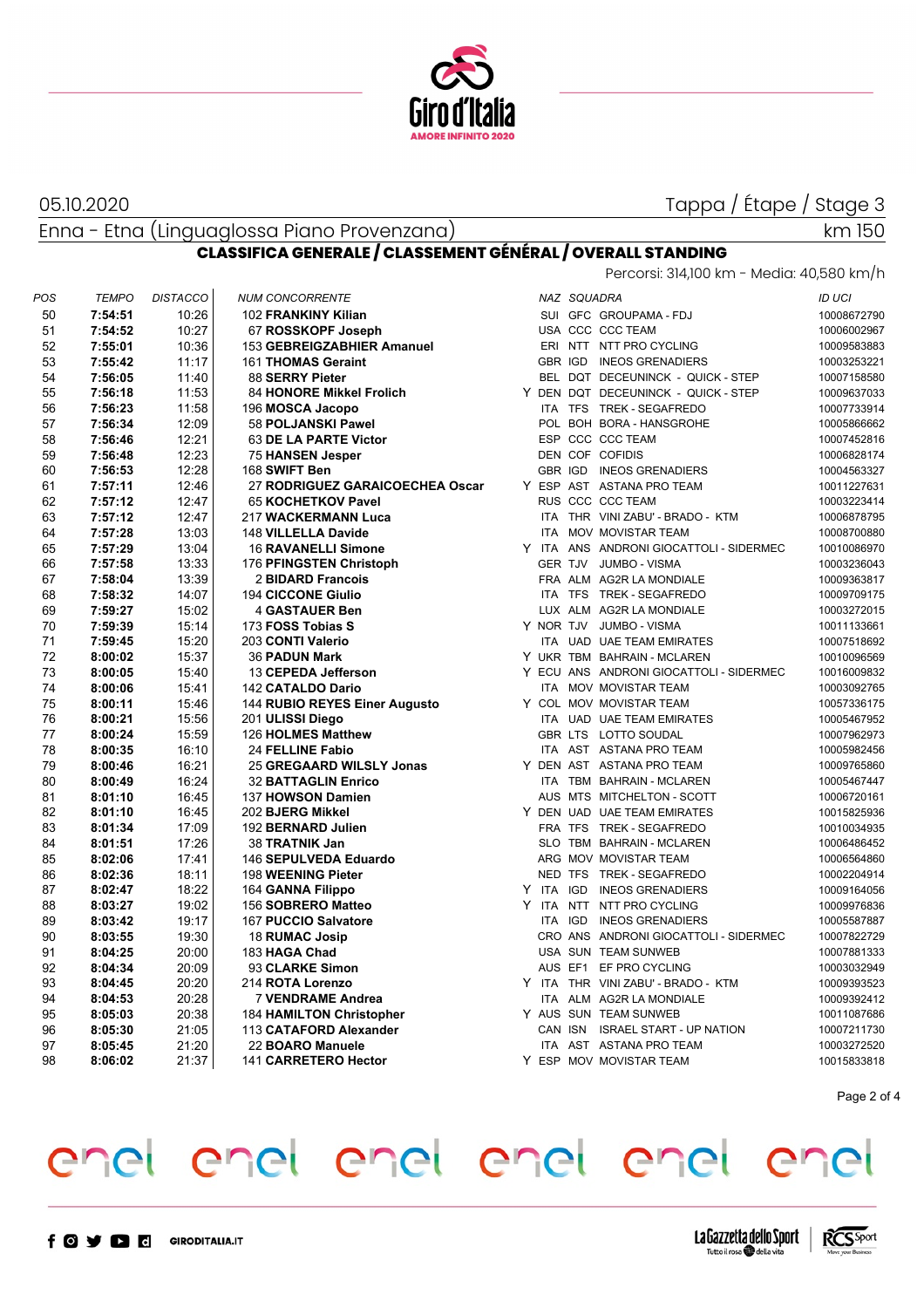

#### 05.10.2020

Tappa / Étape / Stage 3

Enna - Etna (Linguaglossa Piano Provenzana)

### km 150

### **CLASSIFICA GENERALE / CLASSEMENT GÉNÉRAL / OVERALL STANDING**

| POS | <b>TEMPO</b> | <b>DISTACCO</b> | <b>NUM CONCORRENTE</b>            |            | NAZ SQUADRA |                                         | ID UCI      |
|-----|--------------|-----------------|-----------------------------------|------------|-------------|-----------------------------------------|-------------|
| 99  | 8:06:19      | 21:54           | <b>46 ROMANO Francesco</b>        |            |             | Y ITA BCF BARDIANI CSF FAIZANE'         | 10011133863 |
| 100 | 8:06:27      | 22:02           | <b>177 TOLHOEK Antwan</b>         |            |             | NED TJV JUMBO - VISMA                   | 10009812542 |
| 101 | 8:06:28      | 22:03           | 218 ZARDINI Edoardo               |            |             | ITA THR VINI ZABU' - BRADO - KTM        | 10005658114 |
| 102 | 8:07:16      | 22:51           | 94 CRADDOCK G Lawson              |            |             | USA EF1 EF PRO CYCLING                  | 10006885566 |
| 103 | 8:07:24      | 22:59           | 158 WYSS Danilo                   |            |             | SUI NTT NTT PRO CYCLING                 | 10002909980 |
| 104 | 8:07:39      | 23:14           | <b>14 CHIRICO Luca</b>            |            |             | ITA ANS ANDRONI GIOCATTOLI - SIDERMEC   | 10007518086 |
| 105 | 8:07:41      | 23:16           | 122 DE GENDT Thomas               |            |             | BEL LTS LOTTO SOUDAL                    | 10004816739 |
| 106 | 8:08:11      | 23:46           | <b>48 ZANA Filippo</b>            |            |             | Y ITA BCF BARDIANI CSF FAIZANE'         | 10015829370 |
| 107 | 8:08:24      | 23:59           | 62 ČERNY Josef                    |            |             | CZE CCC CCC TEAM                        | 10007523241 |
| 108 | 8:09:10      | 24:45           | 186 MATTHEWS Michael              |            |             | AUS SUN TEAM SUNWEB                     | 10006291947 |
| 109 | 8:09:25      | 25:00           | <b>34 CAPECCHI Eros</b>           |            |             | ITA TBM BAHRAIN - MCLAREN               | 10003072557 |
| 110 | 8:09:51      | 25:26           | 51 SAGAN Peter                    |            |             | SVK BOH BORA - HANSGROHE                | 10005460373 |
| 111 | 8:09:51      | 25:26           | 11 BAIS Mattia                    |            |             | Y ITA ANS ANDRONI GIOCATTOLI - SIDERMEC | 10013879771 |
| 112 | 8:09:56      | 25:31           | <b>47 TONELLI Alessandro</b>      |            |             | ITA BCF BARDIANI CSF FAIZANE'           | 10007527786 |
| 113 | 8:10:00      | 25:35           | 23 CONTRERAS PINZON Rodrigo       |            |             | COL AST ASTANA PRO TEAM                 | 10009360783 |
| 114 | 8:10:03      | 25:38           | 106 SCOTSON Miles                 |            |             | AUS GFC GROUPAMA - FDJ                  | 10007809894 |
| 115 | 8:10:07      | 25:42           | <b>15 PELLAUD Simon</b>           |            |             | SUI ANS ANDRONI GIOCATTOLI - SIDERMEC   | 10007518894 |
| 116 | 8:10:14      | 25.49           | 31 ARASHIRO Yukiya                |            |             | JPN TBM BAHRAIN - MCLAREN               | 10004556253 |
| 117 | 8:10:17      | 25:52           | 97 MORTON Lachlan                 |            |             | AUS EF1 EF PRO CYCLING                  | 10007597306 |
| 118 | 8:10:30      | 26:05           | 163 DENNIS Rohan                  |            |             | AUS IGD INEOS GRENADIERS                | 10005889193 |
| 119 | 8:10:54      | 26:29           | 166 NARVAEZ PRADO Jhonatan Manuel |            |             | Y ECU IGD INEOS GRENADIERS              | 10009637235 |
| 120 | 8:10:56      | 26:31           | 82 BALLERINI Davide               | <b>ITA</b> |             | DQT DECEUNINCK - QUICK - STEP           | 10008661777 |
| 121 | 8:11:11      | 26:46           | <b>76 LE TURNIER Mathias</b>      |            |             | Y FRA COF COFIDIS                       | 10009498001 |
| 122 | 8:12:08      | 27:43           | 66 MALECKI Kamil                  |            |             | Y POL CCC CCC TEAM                      | 10008628637 |
| 123 | 8:12:13      | 27:48           | 213 FRAPPORTI Marco               |            |             | ITA THR VINI ZABU' - BRADO - KTM        | 10004501891 |
| 124 | 8:12:33      | 28:08           | 17 RESTREPO VALENCIA Jhonatan     |            |             | COL ANS ANDRONI GIOCATTOLI - SIDERMEC   | 10009037552 |
| 125 | 8:12:33      | 28:08           | <b>152 CAMPENAERTS Victor</b>     |            |             | BEL NTT NTT PRO CYCLING                 | 10008913371 |
| 126 | 8:12:40      | 28:15           | 127 OLDANI Stefano                |            |             | Y ITA LTS LOTTO SOUDAL                  | 10014972538 |
| 127 | 8:12:49      | 28:24           | 91 BENNETT Sean                   |            |             | Y USA EF1 EF PRO CYCLING                | 10008862346 |
| 128 | 8:12:57      | 28:32           | 64 GRADEK Kamil                   |            |             | POL CCC CCC TEAM                        | 10005750262 |
| 129 | 8:13:21      | 28:56           | 138 MEYER Cameron                 |            |             | AUS MTS MITCHELTON - SCOTT              | 10004595558 |
| 130 | 8:13:25      | 29:00           | 53 BODNAR Maciej                  |            |             | POL BOH BORA - HANSGROHE                | 10003349312 |
| 131 | 8:13:50      | 29:25           | 215 SPREAFICO Matteo              |            |             | ITA THR VINI ZABU' - BRADO - KTM        | 10008198201 |
| 132 | 8:13:55      | 29:30           | 52 BENEDETTI Cesare               |            |             | ITA BOH BORA - HANSGROHE                | 10004694073 |
| 133 | 8:13:57      | 29:32           | 35 NOVAK Domen                    |            |             | Y SLO TBM BAHRAIN - MCLAREN             | 10009372406 |
| 134 | 8:14:49      | 30:24           | 125 HANSEN Adam James             |            |             | AUS LTS LOTTO SOUDAL                    | 10002920488 |
| 135 | 8:15:16      | 30:51           | 157 SUNDERLAND Dylan              |            |             | Y AUS NTT NTT PRO CYCLING               | 10010995841 |
| 136 | 8:15:20      | 30:55           | 212 BEVILACQUA Simone             |            |             | Y ITA THR VINI ZABU' - BRADO - KTM      | 10009974816 |
| 137 | 8:15:26      | 31:01           | 98 WHELAN James                   |            |             | Y AUS EF1 EF PRO CYCLING                | 10046251200 |
| 138 | 8:15:35      | 31:10           | 45 MAZZUCCO Fabio                 |            |             | Y ITA BCF BARDIANI CSF FAIZANE'         | 10015827451 |
| 139 | 8:16:31      | 32:06           | <b>72 CONSONNI Simone</b>         |            |             | ITA COF COFIDIS                         | 10007890730 |
| 140 | 8:16:35      | 32:10           | 12 BISOLTI Alessandro             | <b>ITA</b> |             | ANS ANDRONI GIOCATTOLI - SIDERMEC       | 10005390958 |
| 141 | 8:16:45      | 32:20           | 175 MARTIN Tony                   |            | GER TJV     | <b>JUMBO - VISMA</b>                    | 10002858652 |
| 142 | 8:16:45      | 32:20           | 118 ZABEL Rick                    |            |             | GER ISN ISRAEL START - UP NATION        | 10007506366 |
| 143 | 8:17:07      | 32:42           | 216 VAN EMPEL Etienne             |            |             | NED THR VINI ZABU' - BRADO - KTM        | 10008653592 |
| 144 | 8:17:58      | 33:33           | 74 HAAS Nathan                    |            |             | AUS COF COFIDIS                         | 10005768248 |
| 145 | 8:18:27      | 34:02           | 107 SINKELDAM Ramon               |            |             | NED GFC GROUPAMA - FDJ                  | 10004798248 |
| 146 | 8:18:41      | 34:16           | <b>73 EDET Nicolas</b>            |            |             | FRA COF COFIDIS                         | 10006144831 |
| 147 | 8:18:53      | 34:28           | 112 BRANDLE Matthias              |            |             | AUT ISN ISRAEL START - UP NATION        | 10005391564 |
|     |              |                 |                                   |            |             |                                         |             |

Page 3 of 4